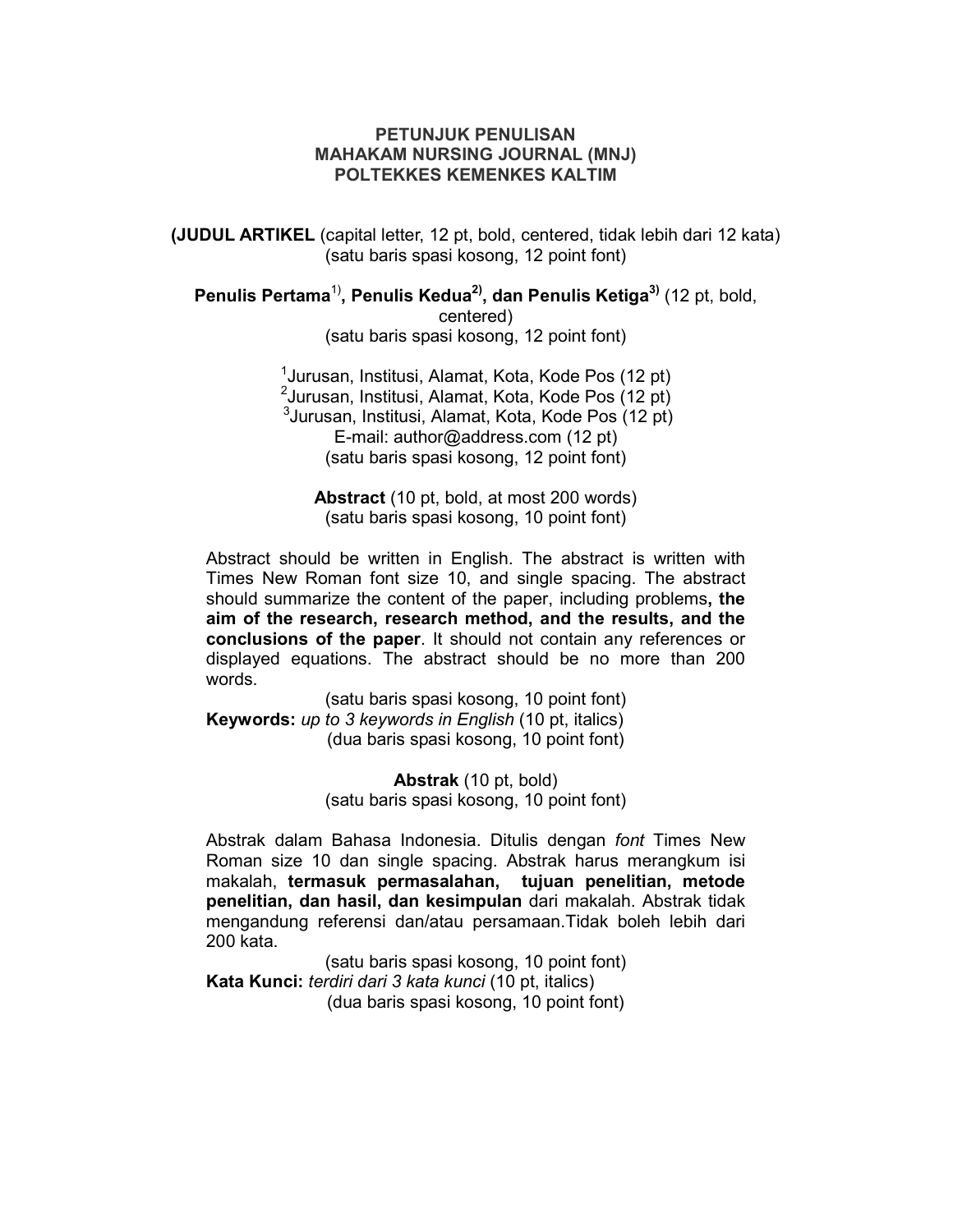#### **PENDAHULUAN**

Template ini digunakan sebagai pedoman online journal di Lingkungan Politeknik Kesehatan Kemenkes Kaltim. Tulisan harus memuat P**endahuluan**, M**etode penelitian**, H**asil dan Pembahasan**, **Simpulan**, serta **daftar pustaka**. Artikel ditulis dalam Bahasa Indonesia menggunakan jenis huruf Times New Roman, font size 12, spasi 1.5, rata kiri kanan, margin kiri – kanan – atas – bawah masing-masing 3 cm, menggunakan kertas ukuran A4 (210 mm x 297 mm). Panjang naskah 8 – 12 halaman, termasuk gambar dan tabel.

Bagian pendahuluan meliputi: latar belakang, rumusan masalah atau pertanyaan penelitian, dan tujuan penelitian. Penulisan bagian-bagian dari pendahuluan ini tanpa menggunakan subbab/subjudul. Sumber referensi berasal dari sumber-sumber primer (jurnal) terbitan 5 tahun terakhir. Sumber acuan yang dicantumkan di awal kalimat ditulis menggunakan sistem Nama (tahun), sedangkan bila dicantumkan di akhir kalimat menggunakan sistem (Nama, tahun). Kutipan langsung lebih dari 3 baris, ditulis menggunakan spasi 1, indentasi kiri-kanan.

#### **METODE PENELITIAN**

Metode penelitian setidak-tidaknya menguraikan pendekatan yang digunakan dalam penelitian, populasi dan sampel penelitian, menjelaskan definisi operasional variabel beserta alat pengukuran data atau cara mengumpulkan data, dan metode analisis data.

Apabila alat pengukuran data menggunakan kuesioner, maka perlu dicantumkan hasil uji validitas dan reliabilitas instrumen penelitian.

#### **HASIL DAN PEMBAHASAN**

Cara penyajian pada bagian ini dapat dilakukan: 1) pembahasan terpisah dari hasil atau 2) pembahasan menyatu dengan penyajian hasil. Hasil yang dimaksud adalah rangkuman hasil-hasil analisis data, bukan hasil penelitian dalam bentuk data mentah. Hasil analisis data dari software pengolah data statistik, disajikan dengan mengetik ulang dalam tabel yang disesuaikan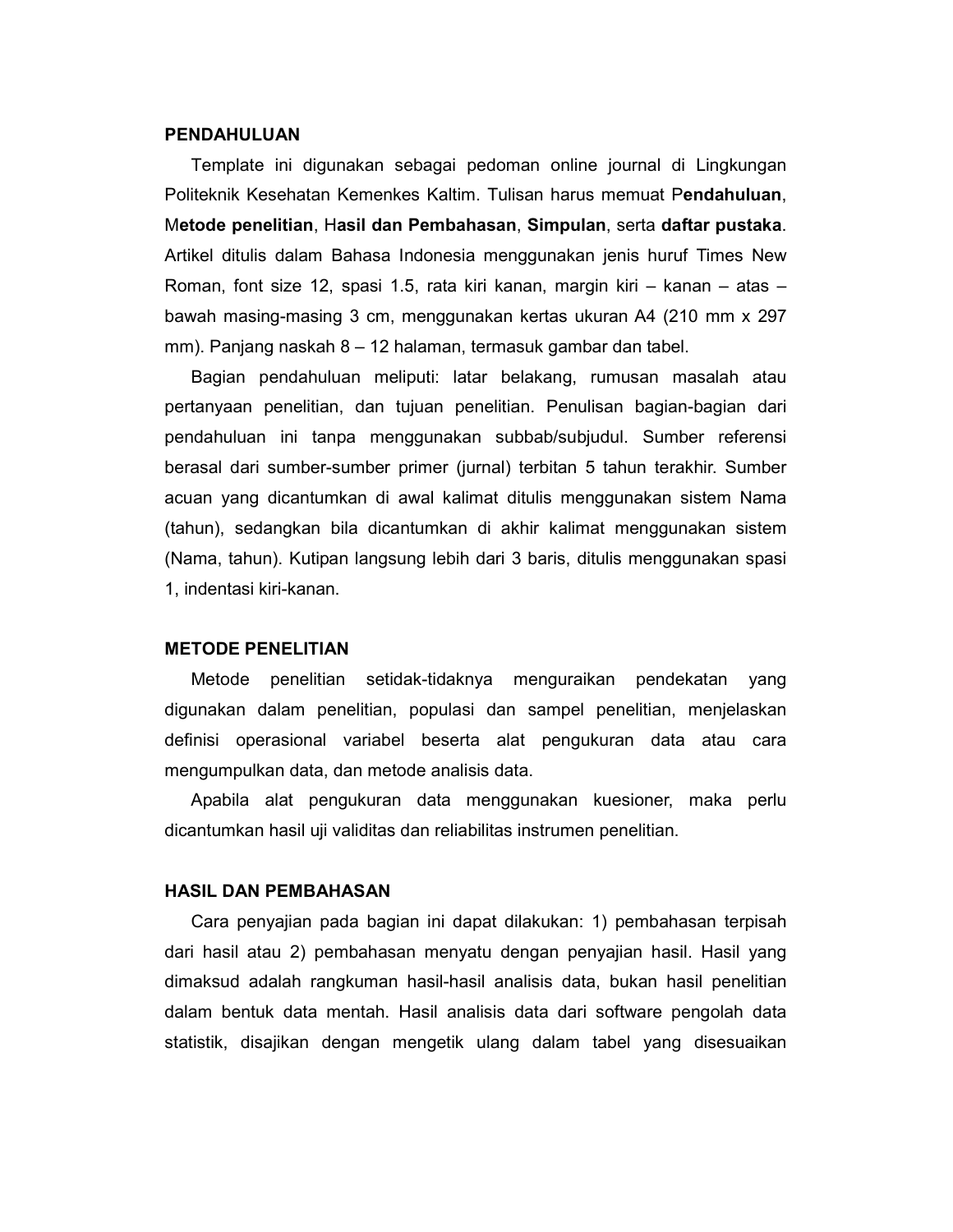dengan kebutuhan, *bukan dengan cara meng-copy output hasil analisis*. Contoh penyajian data dalam bentuk tabel seperti Tabel 1.

| Tabel 1. Dampak Sosial Perusahaan Antabrata di Wonogiri tahun 2016 |                         |            |
|--------------------------------------------------------------------|-------------------------|------------|
| Tema                                                               | Jumlah                  | Prosenatse |
|                                                                    | Perusahaan <sup>o</sup> | '%)        |
| Lingkungan                                                         | 25                      | 9,58       |
| Energi                                                             | 5                       | 1,92       |
| Kesehatan dan Keselamatan                                          | 17                      |            |
| Kerja                                                              |                         | 6,51       |
| Lain-lain tentang Tenaga Kerja                                     | 71                      | 27,20      |
| Produk                                                             | 37                      | 14,18      |
| Keterlibatan Masyarakat                                            | 53                      | 20,31      |
| Umum                                                               | 53                      | 20,31      |
| 0<br><b>Design Official Communications</b> COMP                    |                         |            |

<sup>δ</sup>Sumber : Badan Statistik yang diolah tahun 2015

Contoh penyajian data dalam bentuk gambar, grafik dan sejenisnya seperti pada Gambar 1.



**Gambar 1.** Saluran Pernafasan A) Unit fungsional paru.Inset B) Membran mukosa bersilia (Pearce, 2003)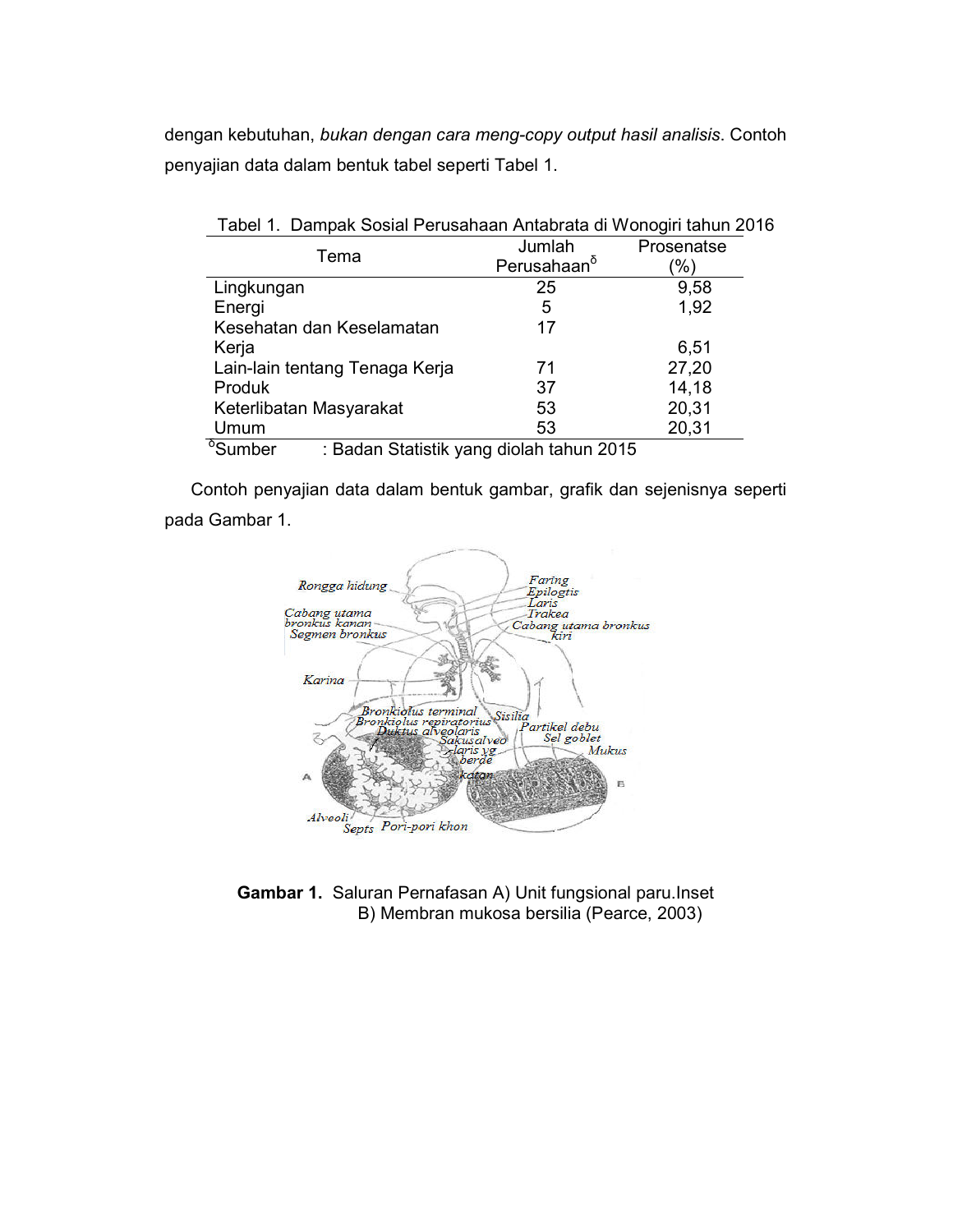#### **SIMPULAN**

Simpulan merupakan ringkasan atas temuan penelitian dan implikasinya. Saran diberikan untuk pengembangan dan penelitian lanjutan.

## **UCAPAN TERIMA KASIH**

Ditujukan kepada pemberi dana dengan nomor kontrak penelitian, ucapan terimakasih ditujukan pulaa kepada individu yang memberikan sumbangan berarti pada penelitian, pengolahan data dan review artikel tanpa imbalan dari penulis.

# **DAFTAR PUSTAKA**

Daftar pustaka merupakan bagian akhir dari makalah, ditulis dalam urutan alfabetis mengikuti APA Style (http://www.apastyle.org/). Susunannya memuat: nama penulis, tahun publikasi, judul paper atau textbook, nama jurnal atau penerbit, dan halaman. Berikut ini beberapa contoh cara penulisan daftar pustaka menurut APA Style.

### **Reference List: Author/Authors**

## **Two Authors**

Wegener, D. T., & Petty, R. E. (1994). Mood management across affective states: The hedonic contingency hypothesis. *Journal of Personality & Social Psychology, 66*, 1034-1048.

#### **Three to Seven Authors**

Kernis, M. H., Cornell, D. P., Sun, C. R., Berry, A., Harlow, T., & Bach, J. S. (1993). There's more to self-esteem than whether it is high or low: The importance of stability of self-esteem. *Journal of Personality and Social Psychology, 65*, 1190-1204.

### **More Than Seven Authors**

Miller, F. H., Choi, M. J., Angeli, L. L., Harland, A. A., Stamos, J. A., Thomas, S. T., . . . Rubin, L. H. (2009). Web site usability for the blind and low-vision user. *Technical Communication 57*, 323-335.

#### **Organization as Author.**

American Psychological Association. (2003).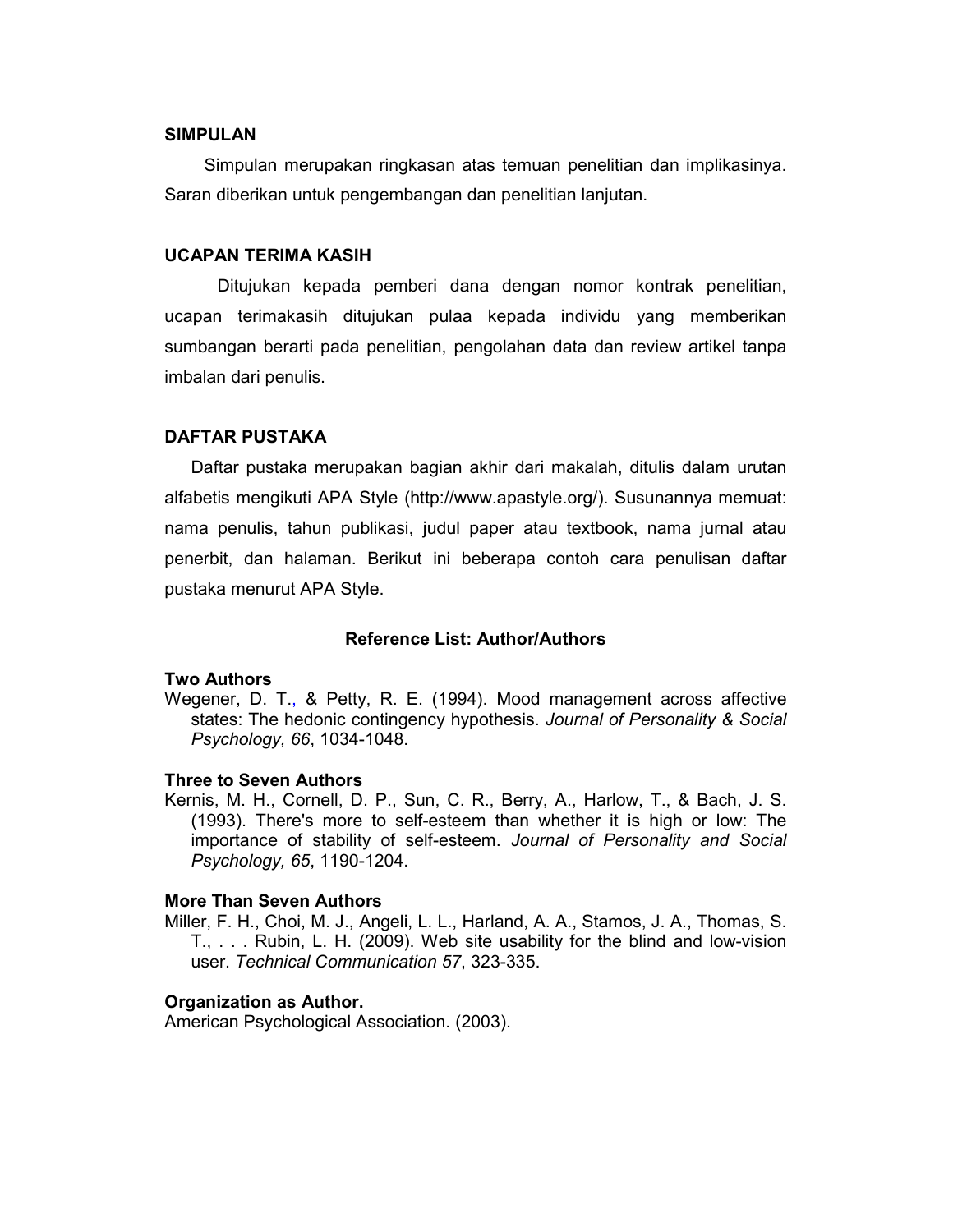# **Unknown Author**

*Merriam-Webster's collegiate dictionary* (10th ed.).(1993). Springfield, MA: Merriam-Webster.

## **Two or More Works by the Same Author**

Berndt, T. J. (1981).

- Berndt, T. J. (1999).
- Berndt, T. J. (1999). Friends' influence on students' adjustment to school. *Educational Psychologist, 34*, 15-28.
- Berndt, T. J., & Keefe, K. (1995). Friends' influence on adolescents' adjustment to school. *Child Development, 66*, 1312-1329.
- Wegener, D. T., Kerr, N. L., Fleming, M. A., & Petty, R. E. (2000). Flexible corrections of juror judgments: Implications for jury instructions. *Psychology, Public Policy, & Law, 6*, 629-654.
- Wegener, D. T., Petty, R. E., & Klein, D. J. (1994). Effects of mood on high elaboration attitude change: The mediating role of likelihood judgments. *European Journal of Social Psychology, 24*, 25-43.

### **Two or More Works by the Same Author in the Same Year**

- Berndt, T. J. (1981a). Age changes and changes over time in prosocial intentions and behavior between friends. *Developmental Psychology, 17*, 408-416.
- Berndt, T. J. (1981b). Effects of friendship on prosocial intentions and behavior. *Child Development, 52*, 636-643.

## **Introductions, Prefaces, Forewords, and Afterwords**

Funk, R., & Kolln, M. (1998). Introduction. In E.W. Ludlow (Ed.), *Understanding English Grammar* (pp. 1-2). Needham, MA: Allyn and Bacon.

## **Reference List: Articles in Periodicals**

#### **Article in Journal Paginated by Volume**

Harlow, H. F. (1983). Fundamentals for preparing psychology journal articles. *Journal of Comparative and Physiological Psychology, 55*, 893-896.

#### **Article in Journal Paginated by Issue**

Scruton, R. (1996). The eclipse of listening. *The New Criterion, 15*(30), 5-13.

#### **Article in a Magazine**

Henry, W. A. (1990, April 9). Making the grade in today's schools. *Time, 135*, 28-31.

#### **Article in a Newspaper**

Schultz, S. (2005, December 28). Calls made to strengthen state energy policies. *The Country Today*, pp. 1A, 2A.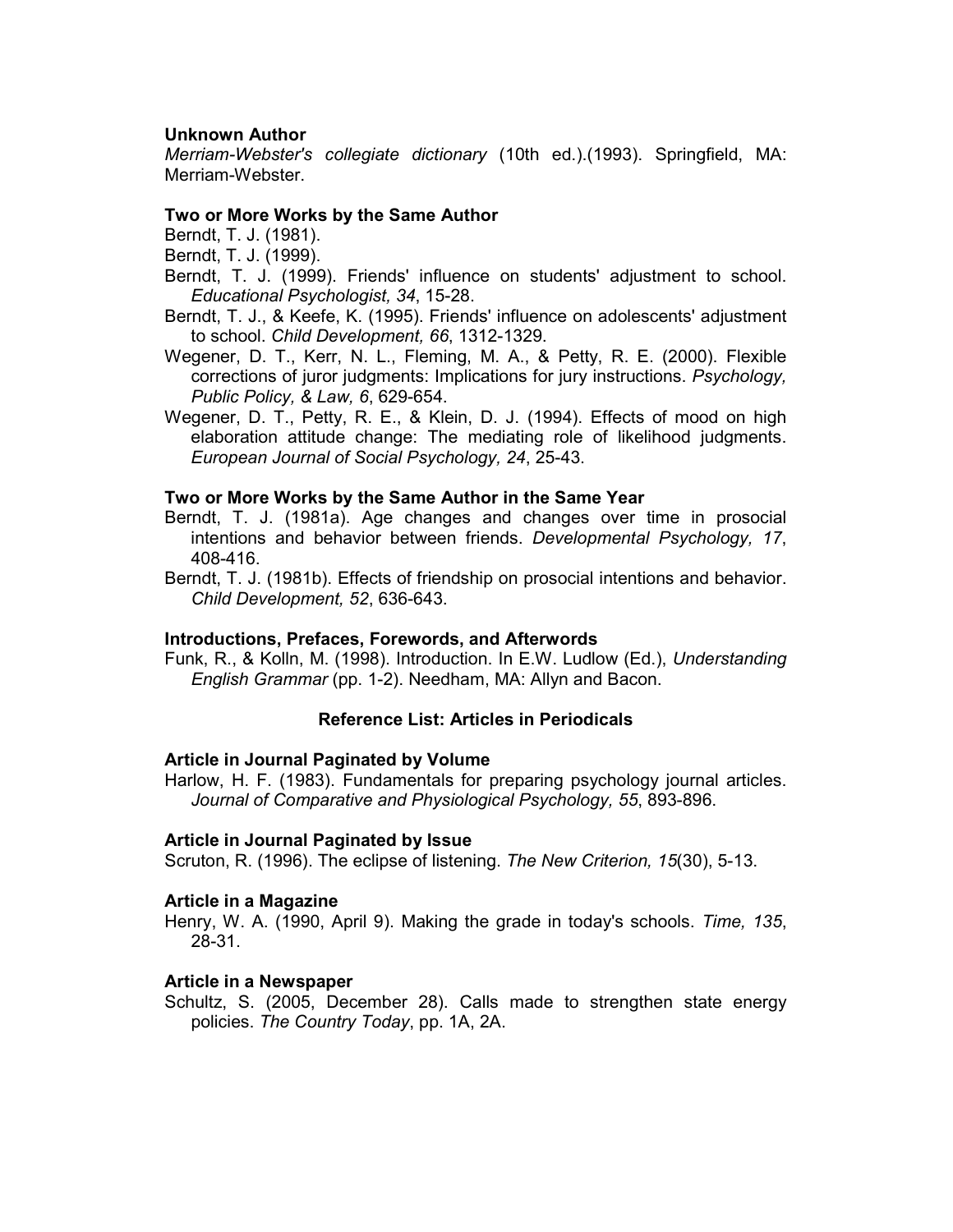### **Letter to the Editor**

Moller, G. (2002, August). Ripples versus rumbles [Letter to the editor]. *Scientific American, 287*(2), 12.

### **Review**

Baumeister, R. F. (1993). Exposing the self-knowledge myth [Review of the book *The self-knower: A hero under control* ]. *Contemporary Psychology, 38*, 466-467.

### **Reference List: Books**

### **Edited Book, No Author**

Duncan, G. J., & Brooks-Gunn, J. (Eds.). (1997). *Consequences of growing up poor*. New York, NY: Russell Sage Foundation.

### **Edited Book with an Author or Authors**

Plath, S. (2000). *The unabridged journals.* K.V. Kukil, (Ed.). New York, NY: Anchor.

### **A Translation**

Laplace, P. S. (1951). *A philosophical essay on probabilities*. (F. W. Truscott & F. L. Emory, Trans.). New York, NY: Dover. (Original work published 1814). Note: When you cite a republished work, like the one above, work in your text, it should appear with both dates: Laplace (1814/1951).

#### **Edition Other Than the First**

Helfer, M. E., Keme, R. S., & Drugman, R. D. (1997). *The battered child* (5th ed.). Chicago, IL: University of Chicago Press.

### **Article or Chapter in an Edited Book**

O'Neil, J. M., & Egan, J. (1992). Men's and women's gender role journeys: Metaphor for healing, transition, and transformation. In B. R. Wainrib (Ed.), *Gender issues across the life cycle* (pp. 107-123). New York, NY: Springer.

### **Multivolume Work**

Wiener, P. (Ed.). (1973). *Dictionary of the history of ideas* (Vols. 1-4). New York, NY: Scribner's.

#### **Reference List: Other Print Sources**

#### **An Entry in an Encyclopedia**

Bergmann, P. G. (1993). Relativity. In *The new encyclopedia britannica* (Vol. 26, pp. 501-508). Chicago: Encyclopedia Britannica.

## **Dissertation Abstract**

Yoshida, Y. (2001). Essays in urban transportation (Doctoral dissertation, Boston College, 2001). *Dissertation Abstracts International, 62*, 7741A.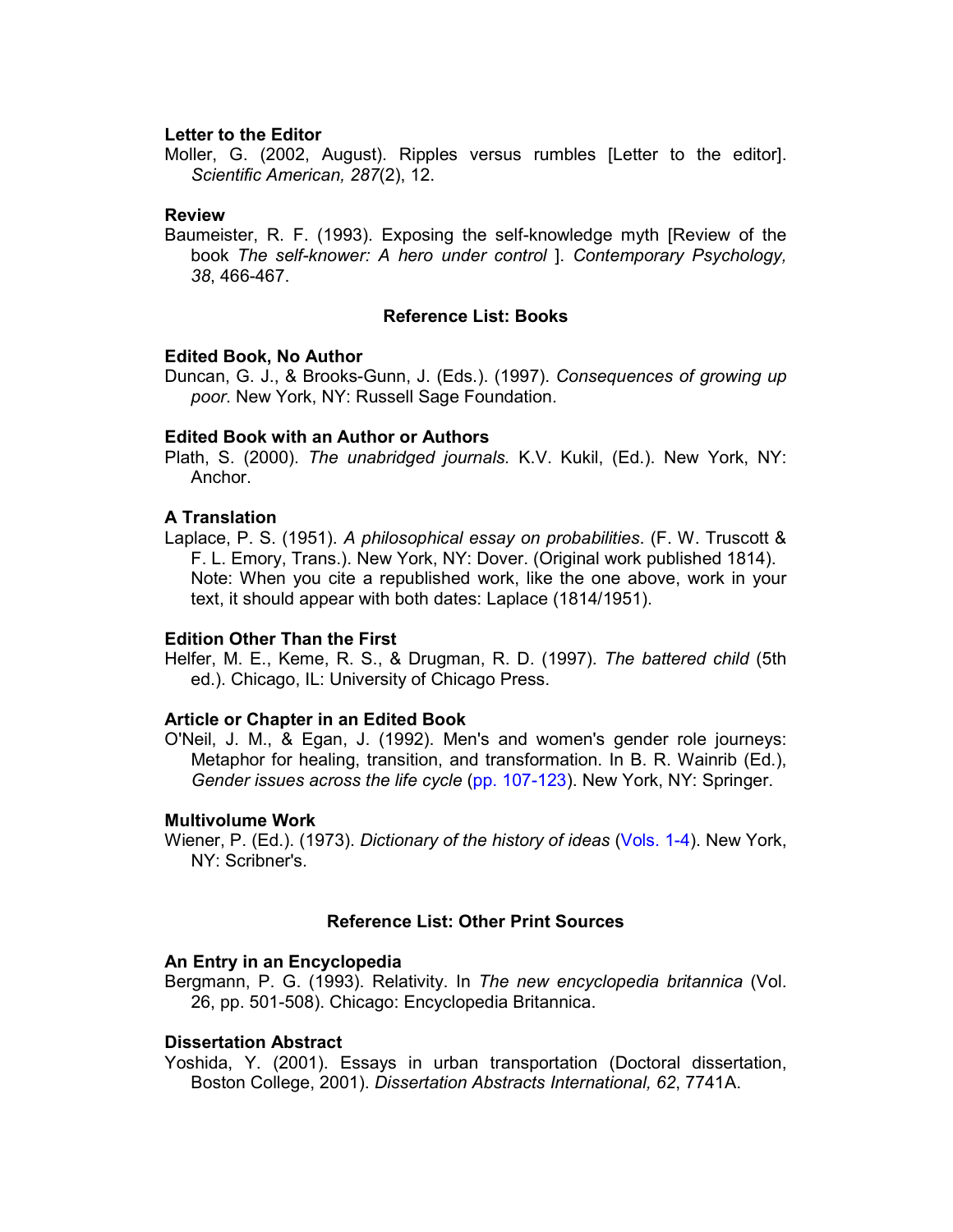## **Government Document**

National Institute of Mental Health. (1990). *Clinical training in serious mental illness* (DHHS Publication No. ADM 90-1679). Washington, DC: U.S. Government Printing Office.

# **Report from a Private Organization**

American Psychiatric Association. (2000). *Practice guidelines for the treatment of patients with eating disorders* (2nd ed.). Washington, DC: Author.

Conference Proceedings

Schnase, J. L., & Cunnius, E. L. (Eds.). (1995). Proceedings from CSCL '95: *The First International Conference on Computer Support for Collaborative Learning.* Mahwah, NJ: Erlbaum.

# **Reference List: Electronic Sources (Web Publications)**

## **Article From an Online Periodical with DOI Assigned**

Brownlie, D. (2007). Toward effective poster presentations: An annotated bibliography. *European Journal of Marketing, 41*(11/12), 1245-1283. doi:10.1108/03090560710821161

# **Article From an Online Periodical with no DOI Assigned**

- Kenneth, I. A. (2000). A Buddhist response to the nature of human rights. *Journal of Buddhist Ethics, 8*. Retrieved from http://www.cac.psu.edu/jbe/twocont.html
- Whitmeyer, J. M. (2000). Power through appointment [Electronic version]. *Social Science Research, 29*, 535-555.

## **Abstract**

Paterson, P. (2008). How well do young offenders with Asperger Syndrome cope in custody?: Two prison case studies [Abstract]. *British Journal of Learning Disabilities, 36*(1), 54-58.

## **Newspaper Article**

- Author, A. A. (Year, Month Day). Title of article. *Title of Newspaper*. Retrieved from http://www.someaddress.com/full/url/
- Parker-Pope, T. (2008, May 6). Psychiatry handbook linked to drug industry. *The New York Times*. Retrieved from http://www.nytimes.com

## **Electronic Books**

- De Huff, E. W. *Taytay's tales: Traditional Pueblo Indian tales*. Retrieved from http://digital.library.upenn.edu/women/dehuff/taytay/taytay.html
- Davis, J. *Familiar birdsongs of the Northwest*. Retrieved from http://www.powells.com/cgi-bin/biblio?inkey=1-9780931686108-0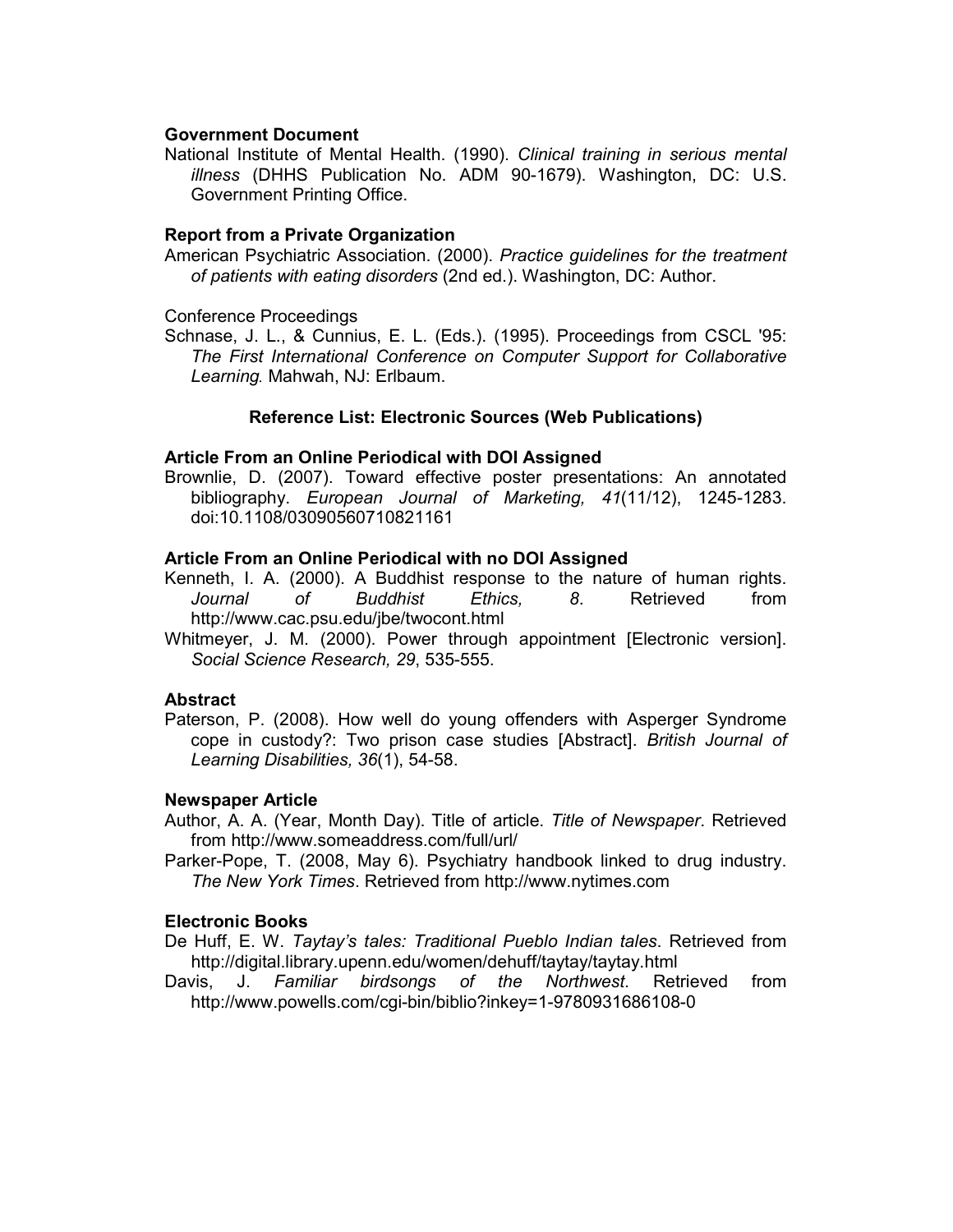## **Chapter/Section of a Web document or Online Book Chapter**

- Author, A. A., & Author, B. B. (Date of publication). Title of article. In *Title of book or larger document* (chapter or section number). Retrieved from http://www.someaddress.com/full/url/
- Engelshcall, R. S. (1997). Module mod\_rewrite: URL Rewriting Engine. In *Apache HTTP Server Version 1.3 Documentation* (Apache modules.) Retrieved from http://httpd.apache.org/docs/1.3/mod/mod\_rewrite.html
- Peckinpaugh, J. (2003). Change in the Nineties. In J. S. Bough and G. B. DuBois (Eds.), *A century of growth in America*. Retrieved from GoldStar database.

# **Online Book Reviews**

- Zacharek, S. (2008, April 27). Natural women [Review of the book *Girls like us* ]. *The New York Times*. Retrieved from http://www.nytimes.com/2008/04/27/books/review/Zachareck -t.html?pagewanted=2
- Castle, G. (2007). New millennial Joyce [Review of the books *Twenty-first Joyce, Joyce's critics: Transitions in reading and culture, and Joyce's messianism: Dante, negative existence, and the messianic self]*. *Modern Fiction Studies, 50*(1), 163-173. Available from Project MUSE Web site: http://muse.jhu.edu/journals/modern\_fiction\_studies/toc/mfs52.1.html

# **Dissertation/Thesis from a Database**

Biswas, S. (2008). *Dopamine D3 receptor: A neuroprotective treatment target in Parkinson's disease*. Retrieved from ProQuest Digital Dissertations. (AAT 3295214)

## **Online Encyclopedias and Dictionaries**

Often encyclopedias and dictionaries do not provide bylines (authors' names). When no byline is present, move the entry name to the front of the citation. Provide publication dates if present or specify (n.d.) if no date is present in the entry.

Feminism. (n.d.) In *Encyclopædia Britannica online*. Retrieved from http://www.britannica.com/EBchecked/topic/724633/feminism

## **Online Bibliographies and Annotated Bibliographies**

Jürgens, R. (2005). *HIV/AIDS and HCV in Prisons: A Select Annotated Bibliography*. Retrieved fromhttp://www.hc-sc.gc.ca/ahc-asc/alt\_formats/hpbdgps/pdf/intactiv/hiv-vih-aids-sida-prison-carceral\_e.pdf

## **Data Sets**

Point readers to raw data by providing a Web address (use "Retrieved from") or a general place that houses data sets on the site (use "Available from").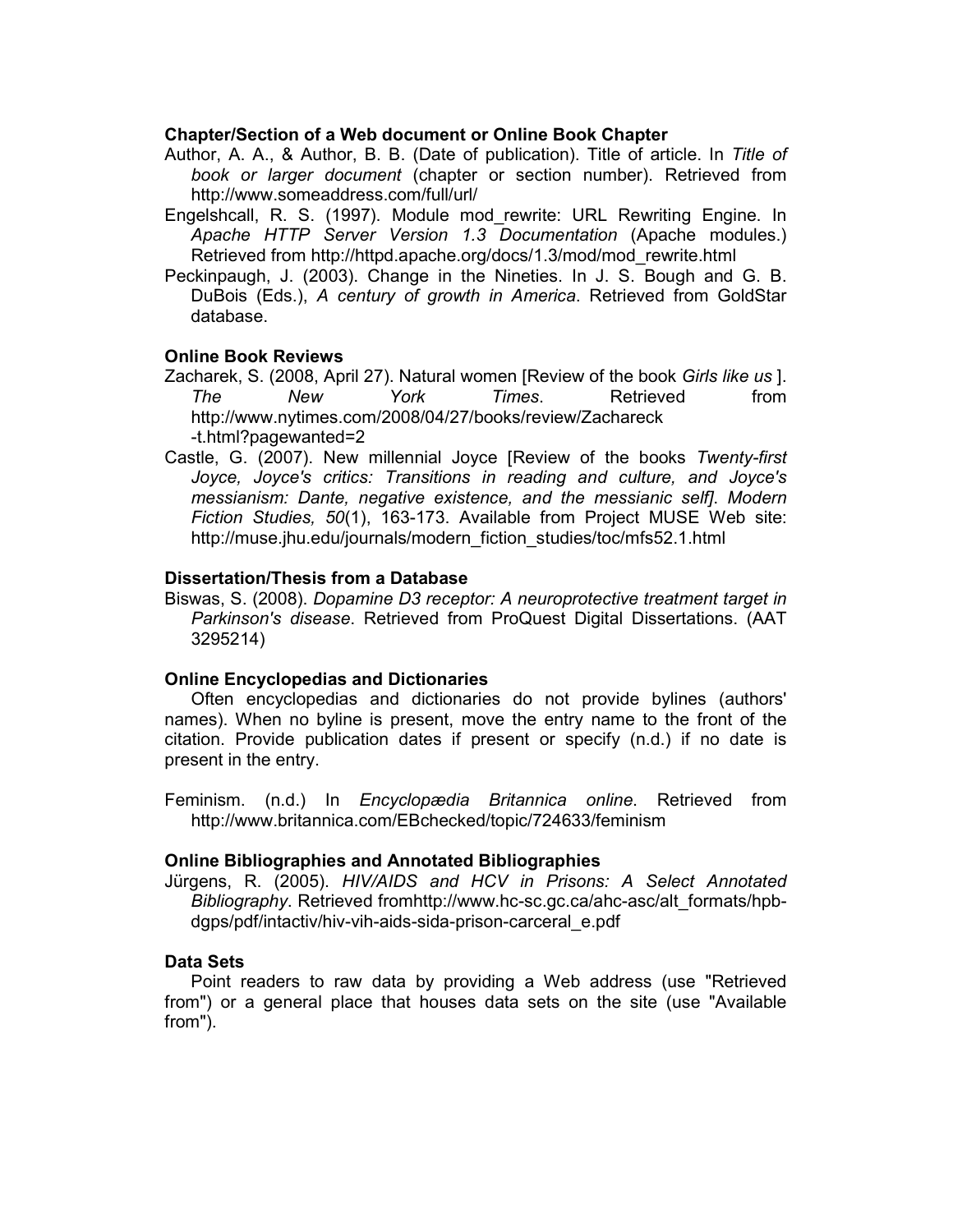United States Department of Housing and Urban Development. *Indiana income limits* [Data file]. Retrieved from http://www.huduser.org/Datasets/IL/IL08/in\_fy2008.pdf

# **Graphic Data (e.g., Interactive Maps and Other Graphic Representations of Data)**

Solar Radiation and Climate Experiment. (2007). [Graph illustration the SORCE Spectral Plot May 8, 2008]. *Solar Spectral Data Access from the SIM, SOLSTICE, and XPS Instruments*. Retrieved from http://lasp.colorado.edu/cgi-bin/ion-p?page=input\_data\_for\_ spectra.ion

# **Qualitative Data and Online Interviews**

If an interview is not retrievable in audio or print form, cite the interview only in the text (not in the reference list) and provide the month, day, and year in the text. If an audio file or transcript is available online, use the following model, specifying the medium in brackets (e.g. [Interview transcript, Interview audio file]):

Butler, C. (Interviewer) & Stevenson, R. (Interviewee). (1999). *Oral History 2* [Interview transcript]. Retrieved from Johnson Space Center Oral Histories Project Web site: http:// www11.jsc.nasa.gov/history/oral\_histories/oral\_histories.htm

# **Online Lecture Notes and Presentation Slides**

When citing online lecture notes, be sure to provide the file format in brackets after the lecture title (e.g. PowerPoint slides, Word document).

Hallam, A. *Duality in consumer theory* [PDF document]. Retrieved from Lecture Notes **Online** Web site: http://www.econ.iastate.edu/classes/econ501/Hallam/index.html

Roberts, K. F. (1998). *Federal regulations of chemicals in the environment* [PowerPoint slides]. Retrieved from http://siri.uvm.edu/ppt/40hrenv/index.html

# **Nonperiodical Web Document, Web Page, or Report**

Author, A. A., & Author, B. B. (Date of publication). *Title of document*. Retrieved from http://Web address

**NOTE**: When an Internet document is more than one Web page, provide a URL that links to the home page or entry page for the document. Also, if there isn't a date available for the document use (n.d.) for no date.

# **Computer Software/Downloaded Software**

Ludwig, T. (2002). PsychInquiry [computer software]. New York: Worth.

Hayes, B., Tesar, B., & Zuraw, K. (2003). OTSoft: Optimality Theory Software (Version 2.1) [Software]. Available from http://www.linguistics.ucla.edu/people/hayes/otsoft/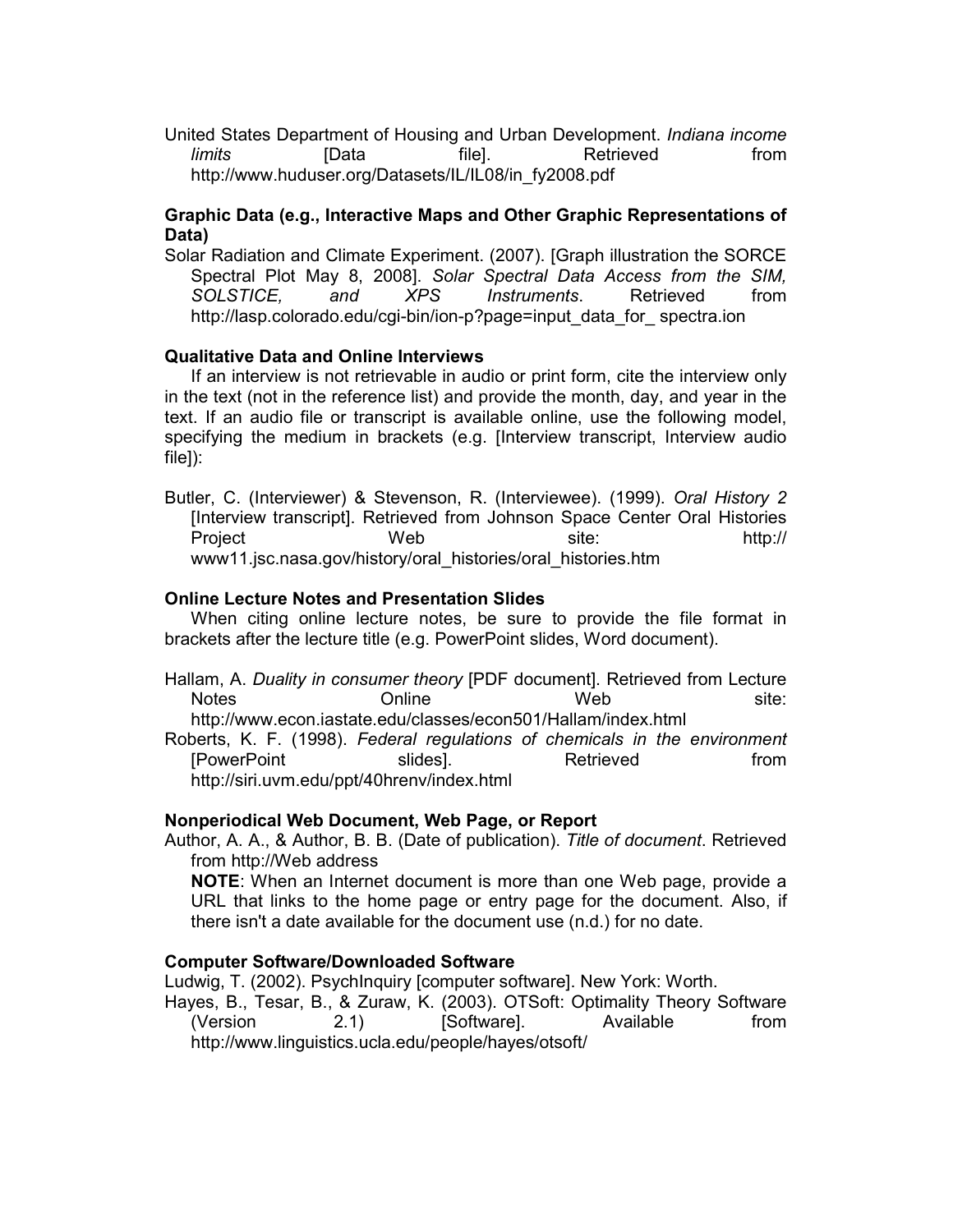## **E-mail**

E-mails are not included in the list of references, though you parenthetically cite them in your main text: (E. Robbins, personal communication, January 4, 2001).

# **Online Forum or Discussion Board Posting**

Frook, B. D. (1999, July 23). New inventions in the cyberworld of toylandia [Msg 25]. Message posted to http://groups.earthlink.com/forum/messages/00025.html

# **Blog (Weblog) and Video Blog Post**

Dean, J. (2008, May 7). When the self emerges: Is that me in the mirror? [Web log comment]. Retrieved from http://www.spring.org.uk/

the1sttransport. (2004, September 26). Psychology Video Blog #3 [Video file]. Retrieved from http://www.youtube.com/watch?v=lqM90eQi5-M

# **Wikis**

OLPC Peru/Arahuay. (n.d.). Retrieved from the OLPC Wiki: http://wiki.laptop. org/go/OLPC\_Peru/Arahuay

Audio Podcast

For all podcasts, provide as much information as possible; not all of the following information will be available. Possible addition identifiers may include Producer, Director, etc.

Bell, T., & Phillips, T. (2008, May 6). A solar flare. *Science @ NASA Podcast*. Podcast retrieved from http://science.nasa.gov/podcast.htm

# **Video Podcasts**

Scott, D. (Producer). (2007, January 5). The community college classroom [Episode 7]. *Adventures in Education*. Podcast retrieved from http://www.adveeducation.com

## **Reference List: Other Non-Print Sources**

## **Interviews, Email, and Other Personal Communication**

No personal communication is included in your reference list; instead, parenthetically cite the communicators name, the fact that it was personal communication, and the date of the communication in your main text only.

(E. Robbins, personal communication, January 4, 2001).

A. P. Smith also claimed that many of her students had difficulties with APA style (personal communication, November 3, 2002).